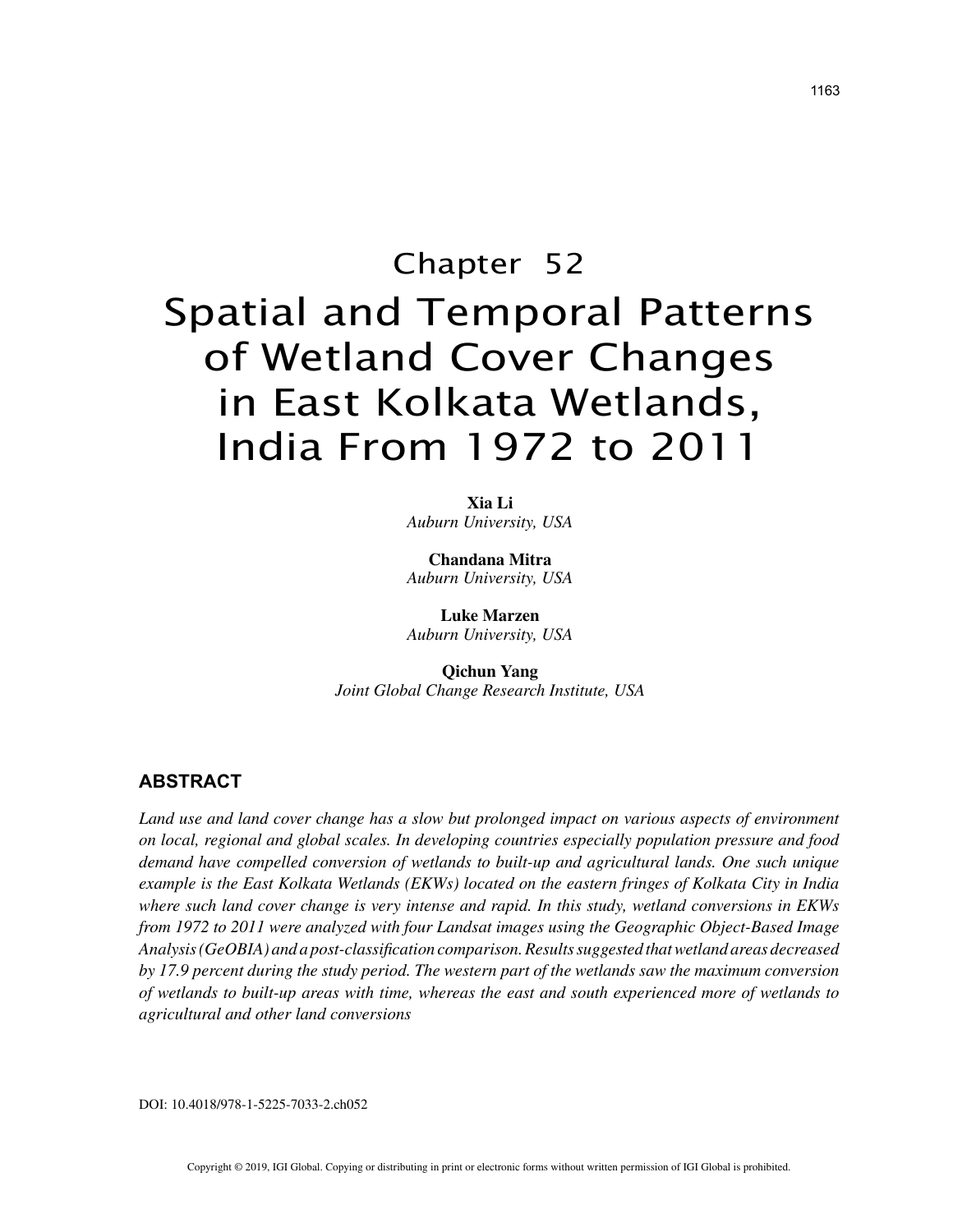## **INTRODUCTION**

Land use and land cover (LULC) change substantially alters the structure and functioning of wetland ecosystems which affects plant communities and microclimate thereby changing fluxes in water, nutrients, and energy across the land-atmosphere interface. By definition, wetland ecosystems are transitional regions between terrestrial and aquatic ecosystems with unique soil conditions, plants, and animals, and are essential components of terrestrial carbon and nutrient cycles (Mitsch & Gosselink, 2007; Cui *et al*., 2009; Li *et al*., 2012). Initially, conversion of wetland areas to agricultural lands was a main reason for wetland loss. Large area wetlands were converted to cropland to sustain food production for the everincreasing population (Rijsberman & De Silva, 2003). In recent time population growth and urbanization have further undermined wetland areas and gradually converted them to built-up areas and agricultural lands (Bolca *et al*., 2007; Cui *et al*., 2010; Parihar *et al*., 2013). Drainage ditches for cropland have significantly lowered the water table depth of wetlands and reduced water-storage capacity and changed local hydrological cycling such as precipitation and runoff (Bartzen *et al*., 2010). Wetland conversion to built-up area results in an increase in impervious surfaces which may cause increases in evapotranspiration and runoff (Carlson & Arthur, 2000). These changes may also increase temperature due to rising greenhouse gas emissions from human-related sources and reduced vegetation covers (Chen *et al*., 2006; Balçik, 2014). Therefore, a thorough investigation of LULC dynamics on wetland ecosystems is the key to understandings of LULC change-induced hydrological, ecological and climatic processes.

Various methods have been developed in LULC dynamic studies using satellite data and can be generally referred to classification and post-classification comparison (Zhou *et al*., 2008). The classification method refers to techniques that use various classification algorithms to directly obtain land cover maps (Yuan *et al*., 2005). It mainly includes two techniques - Pixel based and objected based classifications (Dronova *et al*., 2011; Whiteside *et al*., 2011). Recently, Geographic Object Based Image Analysis (GeOBIA) has been widely used for image classification. Compared with the pixel-based methods, the GeOBIA not only considers spectral and textural information that are main factors influencing pixel-based classifiers, but also includes shape characteristics and context in adjacent pixels (Myint *et al*., 2011). A number of geographical/geometric feature attributes (e.g. shape, adjacency, and topological entities) are included in objects, which provide useful information that cannot be obtained from single pixels and can be easily processed by setting a series of classification rules (Whiteside *et al*., 2011). Therefore, the performance of GeOBIA is usually more efficient than the pixel-based classifier in processing data with relatively high spatial resolutions (Gao & Mas, 2008; Kindu *et al*., 2013). Besides the high efficiency, the object-based analysis can eliminate the salt and pepper effect that is caused by closely located pixels classified into different land cover types, which usually occurs in pixel-based classification. In addition, the GeOBIA has fewer errors in identifying distinct edges of different land cover types and performs better in temporal analysis of LULC change than the pixel-based methods (Dingle Robertson & King, 2011). For wetland classification, since high spectral and spatial heterogeneities exist due to differences in water depths and vegetation, the process is highly context-dependent (Wright & Gallant, 2007; Cui *et al*., 2010). The features of object-based analysis make GeOBIA a very useful method in investigating wetland changes over long periods (Dingle Robertson & King, 2011; Dronova *et al*., 2011; Moffett & Gorelick, 2013).

Identifying related indices is the key for LULC detection during the classification process. Water body is a commonly used index to identify wetlands in satellite images (Mitsch & Gosselink, 2007). Surface water shows relatively higher reflectance in the visible wavelengths and lower reflectance in